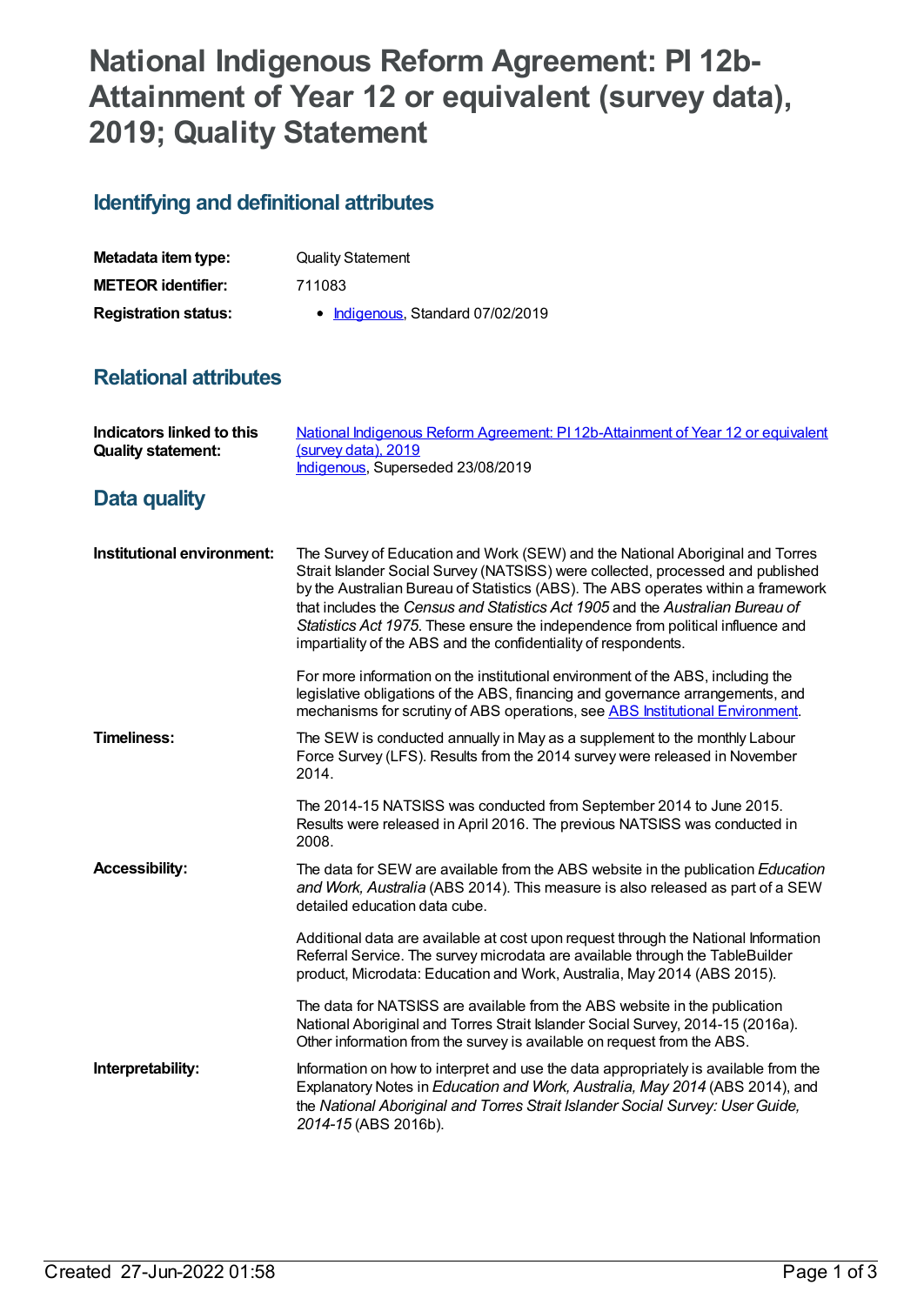| Implementation start date: | 25/01/2017                                                                                                                                                                                                                                                                                                                                                                                                                                                                                                                                                                                                                                                                          |
|----------------------------|-------------------------------------------------------------------------------------------------------------------------------------------------------------------------------------------------------------------------------------------------------------------------------------------------------------------------------------------------------------------------------------------------------------------------------------------------------------------------------------------------------------------------------------------------------------------------------------------------------------------------------------------------------------------------------------|
| Data products              |                                                                                                                                                                                                                                                                                                                                                                                                                                                                                                                                                                                                                                                                                     |
|                            | The Census of Population and Housing and the Qualifications and Work, Australia,<br>2015 (ABS 2016c) also provide information on educational attainment.                                                                                                                                                                                                                                                                                                                                                                                                                                                                                                                            |
|                            | The ASCED has been used in all surveys with education items since 2001 and<br>allows the education and training items between different surveys to be compared.                                                                                                                                                                                                                                                                                                                                                                                                                                                                                                                     |
|                            | Persons who are permanently unable to work were included in the scope of the<br>SEW for the first time in 2013. There were an estimated 491,170 people who<br>reported being permanently unable to work in May 2014.                                                                                                                                                                                                                                                                                                                                                                                                                                                                |
|                            | The SEW excludes people living in Indigenous communities. Since 2009, SEW has<br>included people living in 'very remote' areas who are not in Indigenous<br>communities. Prior to the SEW 2009, all persons living in 'very remote' parts of<br>Australia were excluded. Nationally, less than 1% of persons in scope of the SEW<br>live in 'very remote' areas that are not Indigenous communities. In the Northern<br>Territory, this proportion is higher, at around 8%.                                                                                                                                                                                                         |
| <b>Coherence:</b>          | Both the numerator and denominator for non-Indigenous persons come from the<br>SEW. Measures based on the 2015 SEW are consistent with those supplied for<br>the Council of Australian Governments reporting from previous cycles of this survey.                                                                                                                                                                                                                                                                                                                                                                                                                                   |
|                            | As they are drawn from a sample survey, data for the indicator are subject to<br>sampling error. Sampling error occurs because only a small proportion of the<br>population is used to produce estimates that represent the whole population.<br>Sampling error can be reliably estimated as it is calculated based on the scientific<br>methods used to design surveys. Rates and measurement of changes should be<br>considered with reference to the relative standard error (RSE) of the estimates.<br>Estimates with RSEs between 25% and 50% should be used with caution.<br>Estimates with RSEs greater than 50% are generally considered too unreliable for<br>general use. |
|                            | The 2014-15 NATSISS was conducted in all states and territories, including very<br>remote areas. Non-private dwellings such as hotels, motels, hospitals, nursing<br>homes and short-stay caravan parks were excluded from the survey. The final<br>response rate was 80.3%. Results are weighted to account for non-response.                                                                                                                                                                                                                                                                                                                                                      |
| <b>Accuracy:</b>           | The 2014 SEW response rate was 92% which constituted 39,100 completed<br>interviews. The 2014 response rate was consistent with that in previous years. The<br>data for the SEW are collected from Any Responsible Adult on behalf of other<br>members of the household and are weighted for non-response.                                                                                                                                                                                                                                                                                                                                                                          |
|                            | For some respondents, information is supplied by another household resident<br>(referred to as 'Any Responsible Adult'), such as a parent, partner or unrelated<br>adult. While this is a standard survey methodology, answers to some questions<br>may occasionally differ from those that would have been supplied in a personal<br>interview.                                                                                                                                                                                                                                                                                                                                    |
| <b>Relevance:</b>          | The SEW and NATSISS collect information on the highest year of school<br>completed and highest level of non-school qualification, respectively. The<br>classification of qualifications used is the Australian Standard Classification of<br>Education (ASCED), 2001 (ABS 2001).                                                                                                                                                                                                                                                                                                                                                                                                    |

**Submitting organisation:** Australian Bureau of Statistics